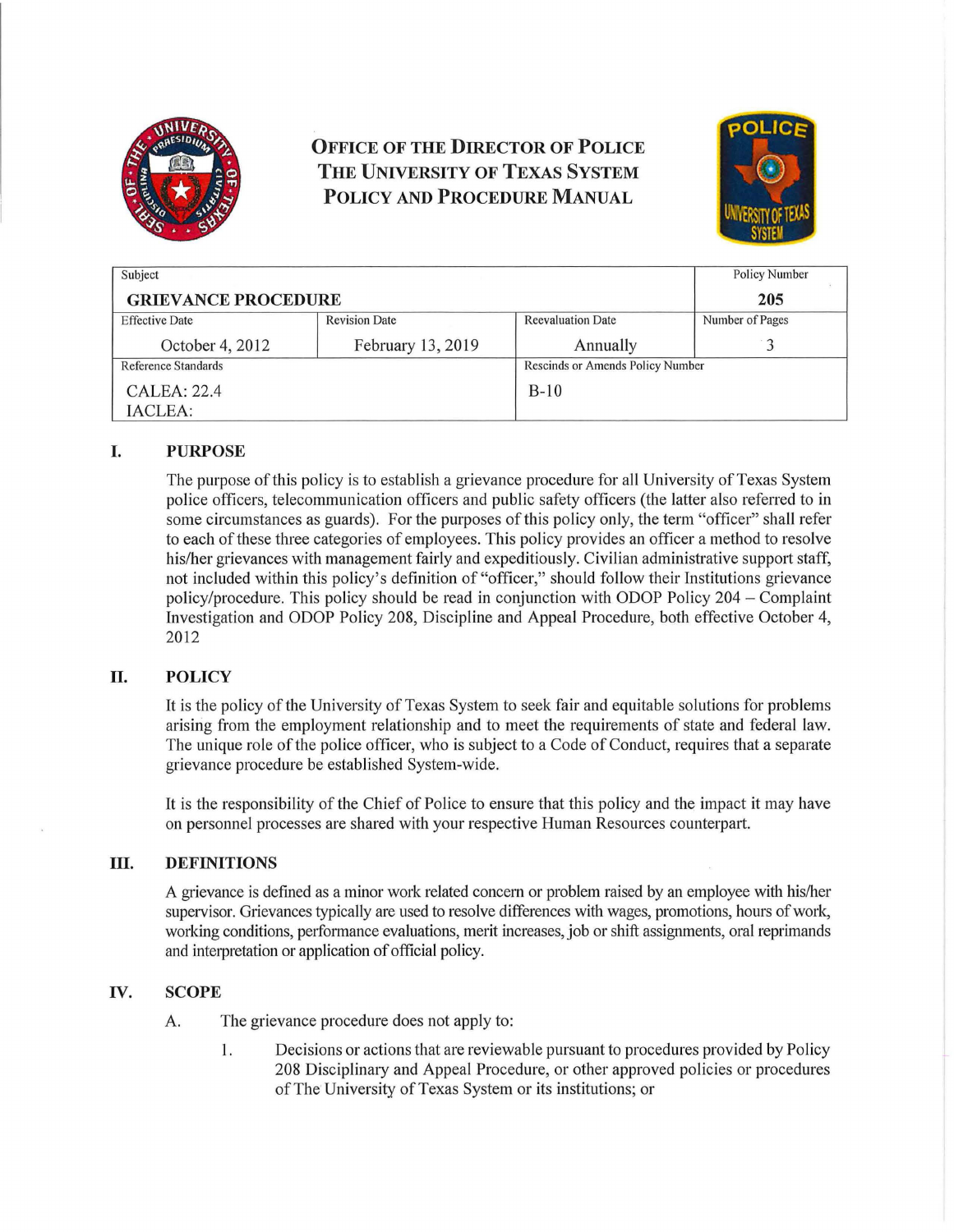- 2. Suspension with pay pending an investigation of allegations related to an officer.
- B. The grievance process is initiated by an officer and is not considered part of a disciplinary process. The grievance is a procedure to provide the officer an opportunity to have work related concerns resolved with management, the institution or fellow co-workers. The disciplinary process for an officer includes unsatisfactory work performance and/or a misconduct complaint as outlined in UTS Policy Number 208.
- C. An informal grievance is a discussion between the employee and his/her first line supervisor. The employee is raising a work concern or problem with management. Most informal grievances can be addressed informally and promptly by the supervisor.
- D. The officer filing a formal grievance should provide a written allegation of the specific wrongful act and harm done and a statement of remedy or adjustment sought.
- E. A written grievance and all written decisions and/or responses regarding the grievance will be part of the personnel file of the officer.

#### V. **PROCEDURE**

- A. Step One:
	- 1. The officer shall informally present his/her grievance to the first line supervisor for discussion and consideration. The presentation should be within five (5) working days from the date of the action which is the subject of the grievance or within five (5) working days when the officer first became aware or should have become aware of the action being grieved. The supervisor has five (5) working days to render a decision regarding the grievance.
	- 2. If the first line supervisor is the subject of the grievance, the officer may address the grievance informally to the next appropriate supervisor in the chain of command. Each supervisor involved in the resolution of the grievance shall inform the chain of command, including the Chief, of the grievance and decision.
- B. Step Two
	- 1. Ifthe grievance is not satisfactorily resolved in Step One, the officer may present the grievance in writing to the next appropriate supervisor in the chain of command within five (5) working days from the date the Step One supervisor rendered a decision. The written complaint should be clearly identified as a grievance, contain a concise statement that explains the specific complaint, and contain the employee's recommendation for attaining a sufficient remedy of the complaint. A written decision by the supervisor will be provided to the officer within five (5) working days of receipt of the grievance.
	- 2. If the grievance is not satisfactorily resolved, the officer may continue to present the grievance in the same manner to the next appropriate supervisor in the chain of command.
	- 3. At each step, the grievance must be presented within five (5) working days of the date on the written response from the last supervisor. This written response by each involved supervisor should be provided to the officer within five (5) working days after receipt of the grievance.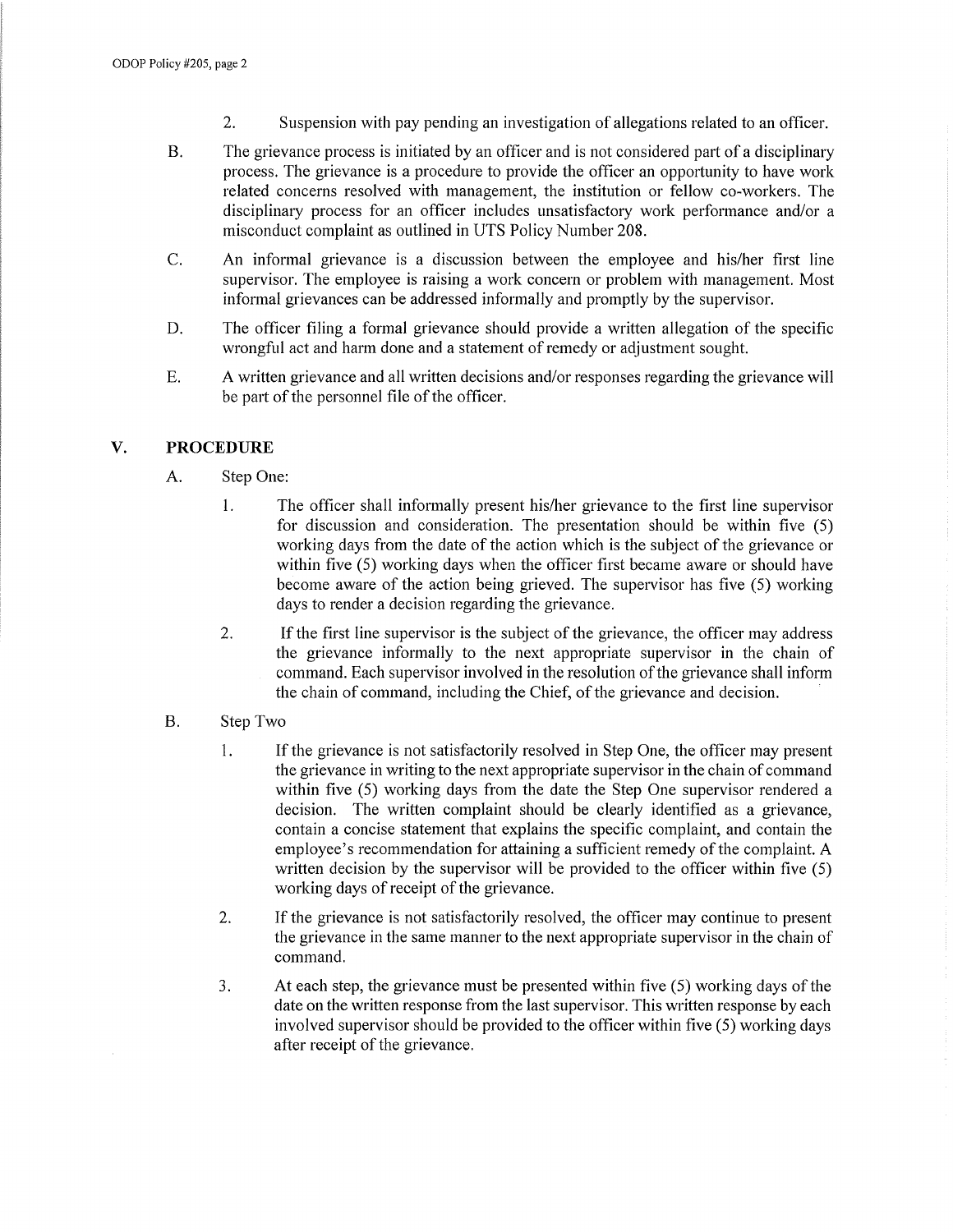- C. Step Three
	- 1. Grievances not satisfactorily resolved in Step Two may be appealed in writing to the Chief of Police within five (5) working days of the last date in the Step Two process.
	- 2. The document should be clearly identified as a grievance, contain a concise statement that explains the specific issues, explain why the Step Two decision is incorrect or unacceptable, and contain the officer's recommendation for attaining an acceptable remedy.
	- 3. Within a reasonable time after receiving the grievance document, but not to exceed five (5) working days, the Chief of Police will provide the officer a written response of his decision.
	- 4. Ifthe grievance is not satisfactorily resolved after review by the Chief of Police, the officer may appeal in writing to the Vice President or his designee within five (5) working days. Within a reasonable time after receiving the grievance documents, but not to exceed thirty (30) days a written decision will be provided to the officer by the Vice President or his designee. The decision by the Vice President or his designee is final.

#### VI. GRIEVANCE COORDINATION AND ANALYSIS

- A. The Chief of Police shall appoint a person from the department who will coordinate the employee grievance process. The appointed person will receive all written documents associated with the grievance process.
- B. The appointed person has the responsibility for the maintenance and control of grievance records. An analytical report of the grievance records should be prepared annually for the Chief of Police to note any trends and/or steps necessary to minimize the causes of future grievances.

Michael J. Heidingsfield Director of Police